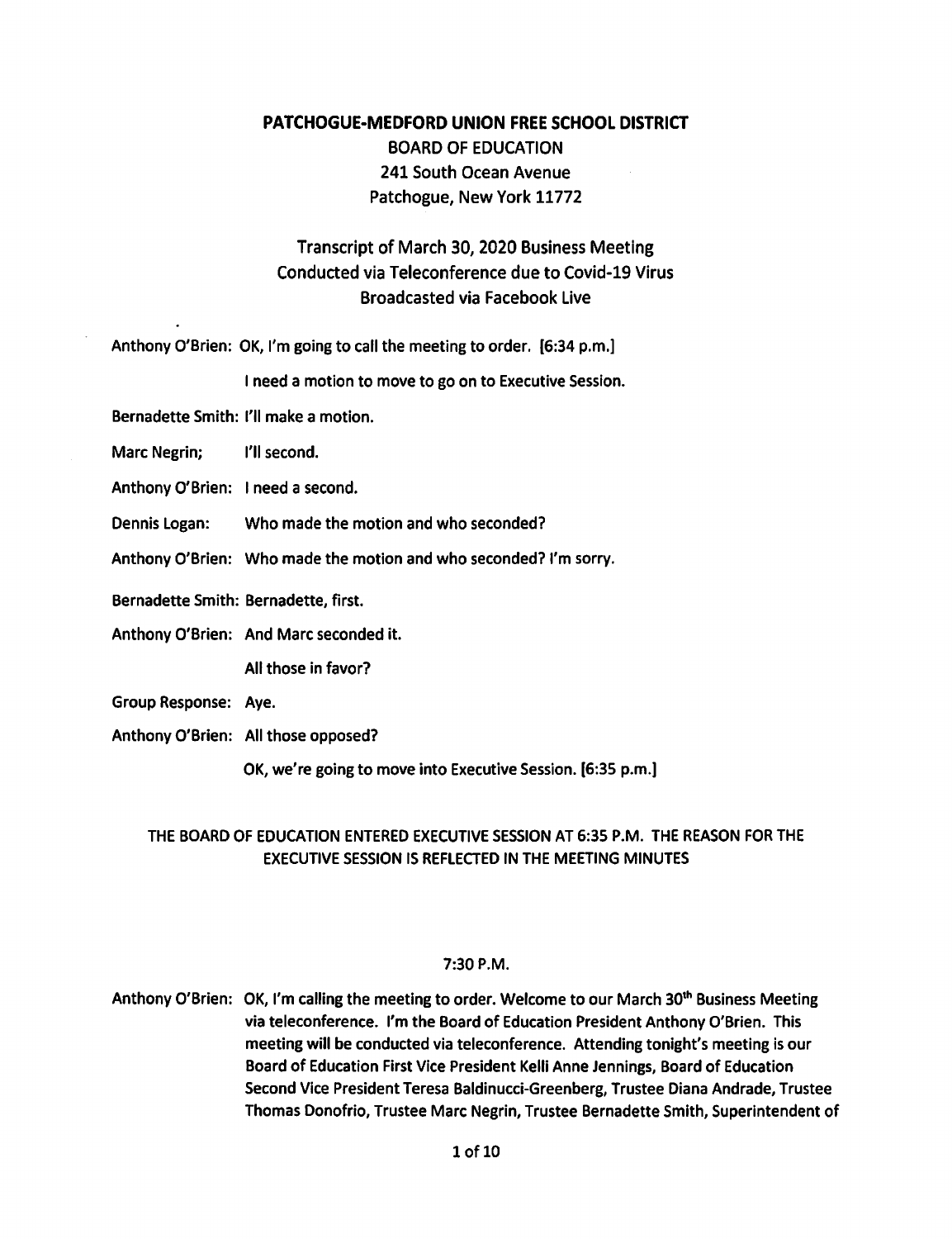Schools Dr. Donna Jones, District Clerk Dennis Logan, Assistant Superintendent of Instruction Lori Cannetti, Assistant Superintendent of Human Resources Dr. Joey Cohen, Assistant Superintendent of Special Education and Pupil Services Dr. Jessica Lukas, School Business Administrator Frank Mazzie, School Attorney Richard Guercio, School Attorney Lisa Hutchinson, School Attorney Reesa Miles.

Those members of the public who have questions, regarding the meeting and the topics discussed, are welcome to submit them to Dr. Jones and she, or the appropriate administrators, will provide a response. No responses will be provided during the meeting or immediately afterwards. Questions for myself or for the Board of Education should address the district clerk, Dennis Logan, and again a response will be provided in a timely manner. Both Dr. Jones' and Dennis Logans' e-mails are posted on the website.

An audio recording of the meeting will be available on the district website, pmschools.org, as soon as tomorrow, based on any technical issues regarding the posting. Additionally, a draft of the meeting minutes will be on the website as soon as they are available. As per the modifications to the Public Meetings Laws we will provide a transcript of the meeting when it is available.

Thank you for your understanding during this difficult time.

So, let's begin, there will be no presentations or reports. So, we have the Consent Agenda to approve.

Dennis Logan: Nothing is pulled from the Consent Agenda.

Anthony O'Brien: OK, so I need a motion to accent the Consent Agenda.

Teresa Baldinucci-

|  | Anthony O'Brien: That's Teresa and I need a second. |
|--|-----------------------------------------------------|
|--|-----------------------------------------------------|

Diana Andrade: I'll second that- Diana Andrade

Anthony O'Brien: All those in favor? Dennis is going to do a roll-call vote.

Dennis Logan: Roll Call Vote: Ms. Andrade?

Diana Andrade: Yes Dennis Logan: Ms. Baldinucci-Greenberg?

Teresa Baldinucci-

Greenberg: Yes

Dennis Logan: Mr. Donofrio?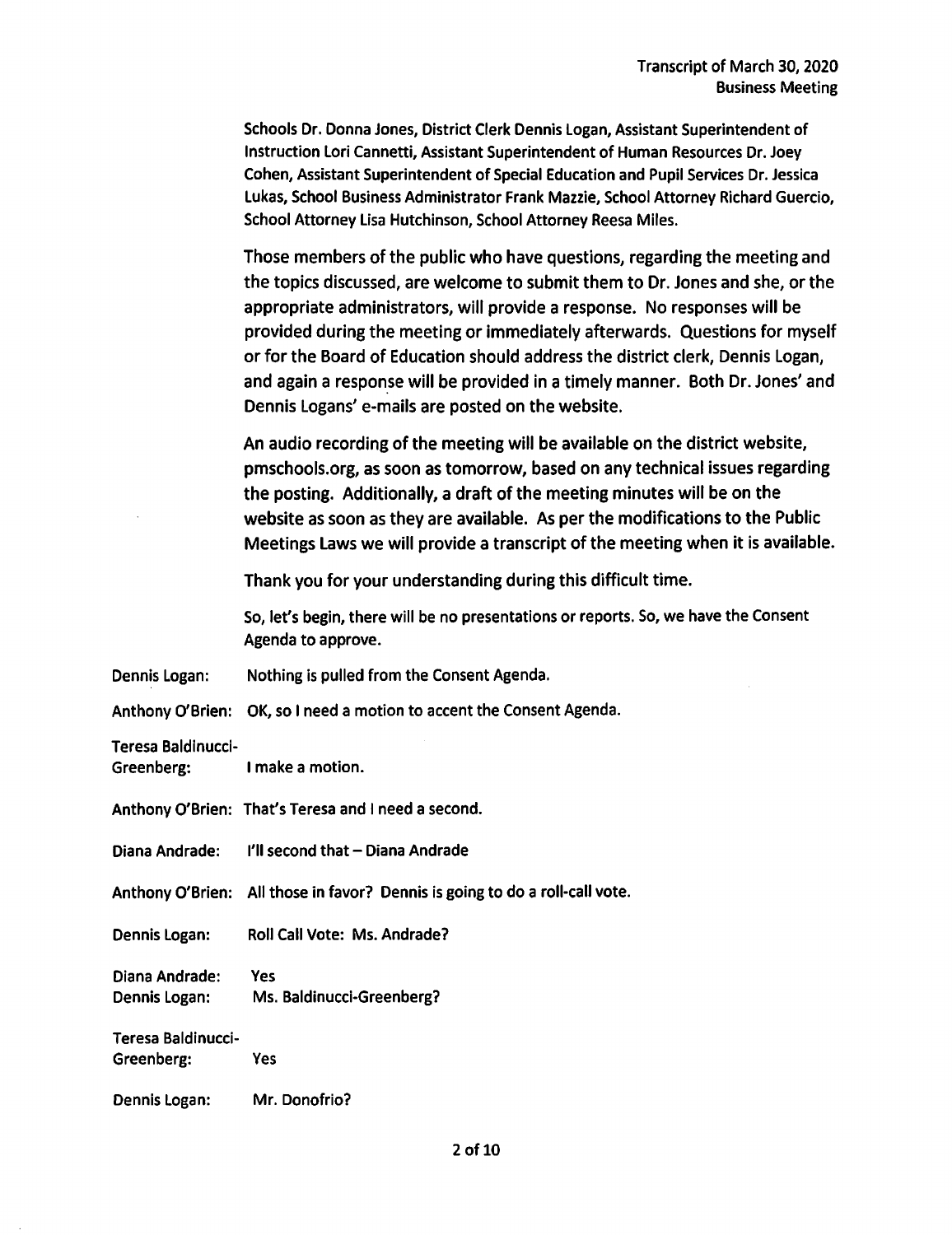| Thomas Donofrio: Yes             |                                                                                                                                                                                                                                                                                                                                                                                                                                                                                                                                                                                                                                                                                      |
|----------------------------------|--------------------------------------------------------------------------------------------------------------------------------------------------------------------------------------------------------------------------------------------------------------------------------------------------------------------------------------------------------------------------------------------------------------------------------------------------------------------------------------------------------------------------------------------------------------------------------------------------------------------------------------------------------------------------------------|
| Dennis Logan:                    | Ms. Jennings?                                                                                                                                                                                                                                                                                                                                                                                                                                                                                                                                                                                                                                                                        |
| Kelli Anne<br>Jennings:          | Yes                                                                                                                                                                                                                                                                                                                                                                                                                                                                                                                                                                                                                                                                                  |
| Dennis Logan:                    | Mr. Negrin?                                                                                                                                                                                                                                                                                                                                                                                                                                                                                                                                                                                                                                                                          |
| <b>Marc Negrin:</b>              | <b>Yes</b>                                                                                                                                                                                                                                                                                                                                                                                                                                                                                                                                                                                                                                                                           |
| Dennis Logan:                    | Ms. Smith?                                                                                                                                                                                                                                                                                                                                                                                                                                                                                                                                                                                                                                                                           |
| Bernadette Smith: Yes            |                                                                                                                                                                                                                                                                                                                                                                                                                                                                                                                                                                                                                                                                                      |
| Dennis Logan:                    | And, Mr. O'Brien?                                                                                                                                                                                                                                                                                                                                                                                                                                                                                                                                                                                                                                                                    |
| Anthony O'Brien:                 | <b>Yes</b>                                                                                                                                                                                                                                                                                                                                                                                                                                                                                                                                                                                                                                                                           |
| Dennis Logan:                    | The Consent Agenda is approved unanimously.                                                                                                                                                                                                                                                                                                                                                                                                                                                                                                                                                                                                                                          |
| Anthony O'Brien:                 | OK, there was nothing pulled from the Consent Agenda and there were no actions<br>arising out of Consent Agenda. We have one committee report and that's for<br>Instructional Committee and Trustee Teresa, if you want to give a report on that                                                                                                                                                                                                                                                                                                                                                                                                                                     |
| Teresa Baldinucci-<br>Greenberg: | Yes, the Instructional Committee met on March 5, during that time our discussion<br>was about the weighting of classes at the high school and whether the weighting is,<br>what we are accomplishing what would be appropriate to be accomplished at this<br>time and why students are taking weighted classes. We had very lively discussion.<br>We found some information on line about survey questions. We started to develop<br>some survey questions and hoped to re-address it at our next meeting. The<br>intention was to get a survey out to the students. But with the pending situation<br>that was tabled for this time being. We will be re-visiting it in the future. |
| Anthony O'Brien:                 | Thank you Teresa. Dr. Jones, I know you want to speak, but I know that Lori<br>Cannetti has a few things to say as well.                                                                                                                                                                                                                                                                                                                                                                                                                                                                                                                                                             |
| Dr. Donna Jones:                 | Yes, well, I'm going to start by saying good evening everyone, to our trustees, also to<br>colleagues out there and to all of those who are tuning in live. Once, again, should<br>there be any technical difficulties with this presentation it will be also recorded so<br>that anybody who wants to receive this information, it will be available to them<br>tomorrow on the district website in a recorded fashion, as well.                                                                                                                                                                                                                                                    |
|                                  | I do want everyone to know that there are a number of things and a number of<br>questions that have come to our attention recently that I hope will clarify some                                                                                                                                                                                                                                                                                                                                                                                                                                                                                                                     |

 $\sim 10^{11}$  $\mathcal{L}^{(1)}$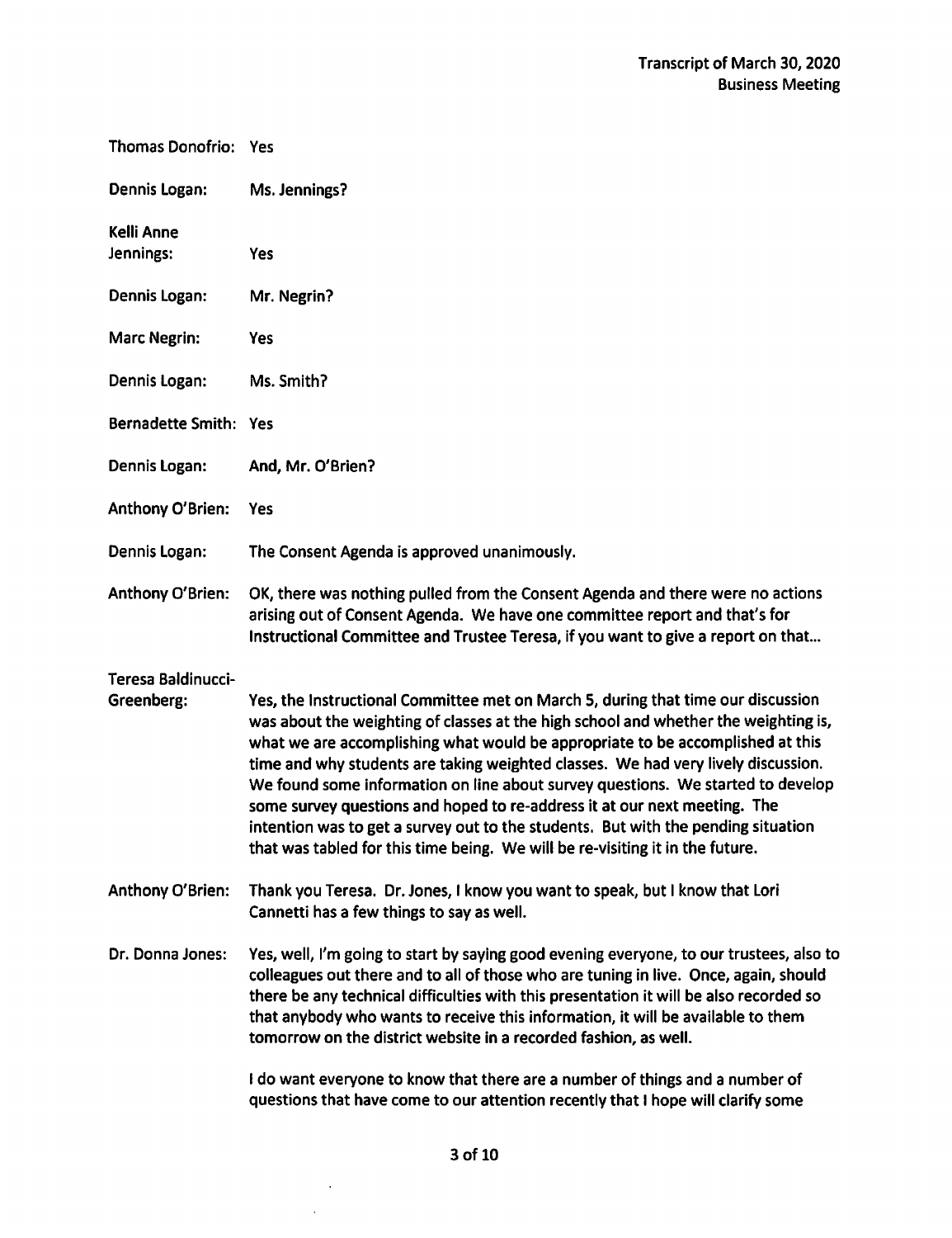questions and concerns that the community has at this time. We have been doing our very best to keep the community informed and we do know that this is a very difficult time for us all. We are trying to get information out as quickly as we can, but we are also trying to flow the information in such a way that it's not inundating the parents with information that doesn't give them time to acclimate to what is that we are providing.

I want to share a number of updates and respond to a number of the types of questions that we have been receiving over the last week and I beg your patience and indulgence as we try, our very best, to get the information to the parents as best we can.

As the parents know, the Governor has extended the school closures through April 15<sup>th</sup>. He will re-evaluate at that time, however, based on the current trajectory of the virus, we do not anticipate schools to be open at that time. We're hoping for the best, but we are, indeed, preparing for the worst, so that, no instruction is interrupted, as best as it can, as difficult as that my sound during this timeframe. So, we're going to be going on a two-week by two-week basis in accordance with what the Governor asked us to do and how he re-evaluated. So, at this juncture we do know that school is closed through April 15 and we will have additional information at that time.

Next, I'll talk a little bit about the work packets. We've received a number of calls regarding the work packets. The best thing that I can do is to share with parents, because some parents are concerned that they will be asked to scan the two weeks of work packets back to the school district. We're not asking you to do that. Our goal in providing the work packets..there were a couple of reasons for why we did this. The way we moved in Patchogue-Medford is moving up the calendar and having had the two weeks of vacation time for the students and the parents and the teachers to be able to acclimate to this change. They were on vacation for two weeks and, hence, today is the very first day that our teachers are back, that our students are back, virtually, and trying to acclimate to this new norm for the time.

So, what we've asked our teachers to do is to begin training this week on what this virtual and distance learning will look like. We've asked our students to start to work on their packets during this timeframe. They're not expected to go live with virtual learning as of yet. We're just asking you to do the work, to work with the children, parents, so that they can remain engaged in learning as we prepare for the distance learning plan. Just do your best. We're not collecting it right now. Just keep it at home, but we don't want there to be a disruption of instruction. So, we. just want the children to be engaged and we recognize that some parents have said the packets are too difficult, some have said that the packets are too easy. We've done our very best to address the first wave of this process and you will find that it will be much different when children start getting their information and their class instruction from their respective teachers which will commence in the two-week period to follow.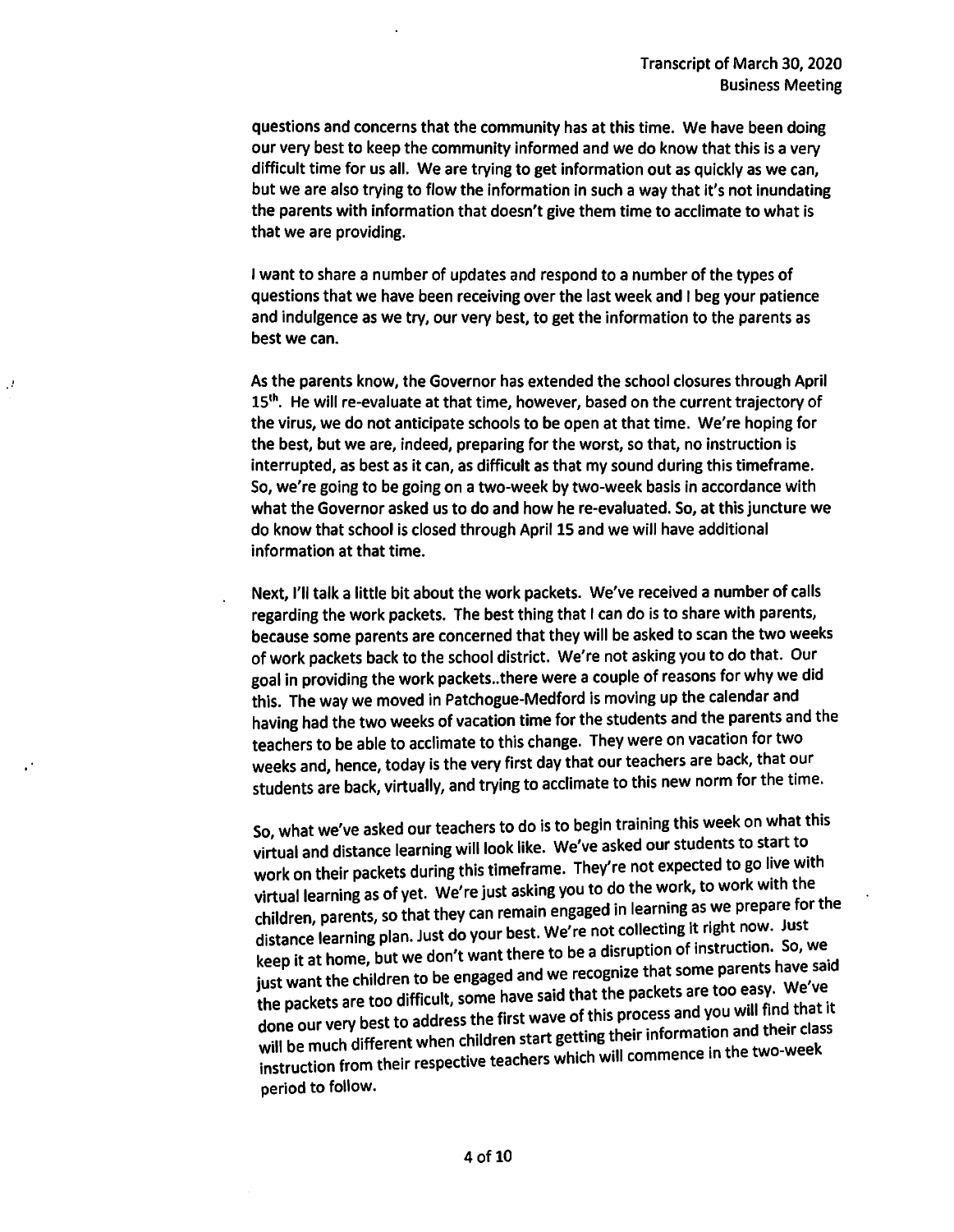If you have any questions, you can reach out to your teacher, your child's teacher, the building principal or assistant principal of the respective buildings that your children attend school or the district office staff, in that order. But if you chose to reach out to me directly, I will forward the e-mail as best I can or I will respond to it myself, but we intend to respond quickly to any parent concerns or any student concerns that you have so that we can continue to move forward in the best way that we can.

The next question is regarding the deployment of devises, and there have been many questions, and as you know, well over a week ago we asked that you complete a survey regarding devices. The purpose of that survey is for us to get an understanding of how many members of our community had no, absolutely no, device, how many had just the cell phone as a device, and how many children were in households so that we could understand how best to deploy these devices. We received responses that represented the lions share of the district and so we have to go with who responded to the survey and we are deploying a plan for getting these devices to households. We ask your patience because we are first going to address those households that have no devices at all. Then we're going to address those that have multiple children and only a cell phone. So, we're going to secondly address those households that only have a cell phone and then we're going to address those that have multiple children and only one device. So, we have a certain finite number of iPads and we have a finite number of laptops. We'll be deploying the iPad first because the laptops have to be re~imaged in order for us to proceed.

At this point 1would like to give a special recognition to James Richroath and Dennis Pettas and our entire technology department. They have literally been working around-the-clock to assist with all aspects of the deployment of the devices, the website updates, surveys that have been conducted in Spanish and English and distance learning next steps.

I've already discussed how we intend to deploy the devices. If for some reason you did not respond to the survey, which I really hope you did, but if for some reason you just couldn't, it's not too late. We are not going to open the survey back up. You can call my office, 631-687-6380, or e-mail me directly or e-mail the technology department and we will be sure to note and put you on the list for addressing in the respective way.

We're also going to be focusing on secondary students before the primary, once we make sure that we make sure that all of the categories we have discussed have been addressed, and, as I've indicated, we have a finite number of devices so we ask your patience and understanding as we begin to deploy. We will begin to deploy on the week of April 6. You'll have to make an appointment, on line, that we will send out information on that. Please don't ask us yet, because we will send it to you. And, so, when you hear my message saying this is an important message from Dr. Jones, please pick up or let the recording play. It is important that you remain up-to-date with all the information that we're sharing.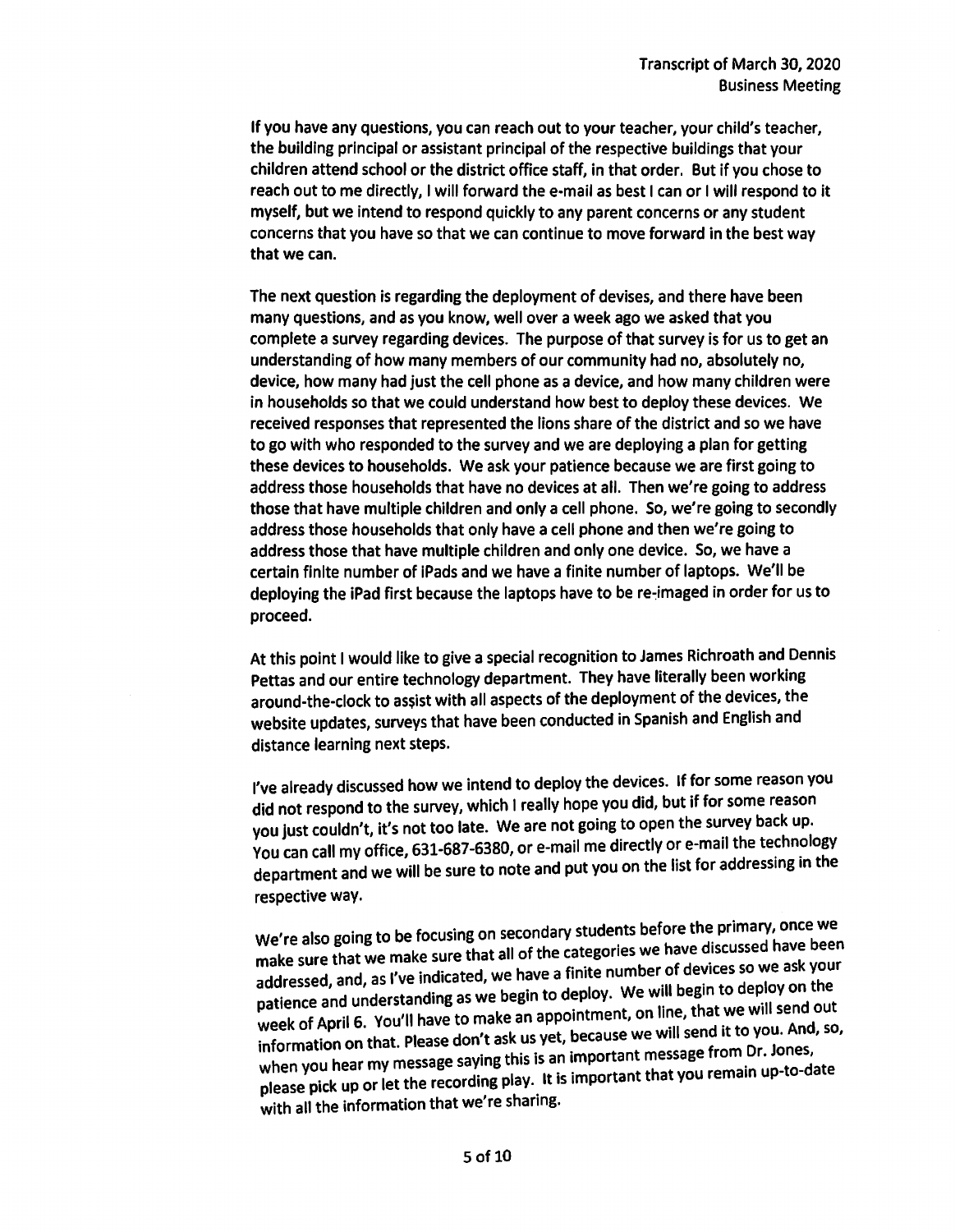Thanks to all of the Assistant Superintendents, our Operational Supervisors, the teachers, to our parents, to our community, certainly to our Board of Education members, to our school food service workers, our security guards, our nurses, our administrators. When I tell you that all of them have been working around-theclock, and if, for some reason, I missed anybody its only because I am trying to remember everybody. Everybody has been working because we care about the children. Our primary interest is to make sure that they are served appropriately during this challenging time.

As far as Special Education children go, we are mandated to provide their CSE's and we are working to set-up virtual CSE meetings so that they will move on beginning April 13<sup>th</sup>.

I would like to talk a little bit, also, for those parents that are mandated reporters or emergency response workers or even essential reports of any other sort. We have now set-up through SCOPE, and it's S-C-0-P-E, where there's childcare. It is free of charge to any essential report in the community, in our community. We have executed an agreement this evening which will enable them to get the support, but you have to be an essential report, as identified by the law in order to participate. Please visit our website if you are in need of childcare in this very difficult time and you will see or you can call my office and we'll provide you with the information in order to make sure that if you are an essential reporter that you are receiving the childcare in accordance with the Governor's mandate.

I will say that we have worked very hard with the State Education Department to submit a Distance Learning Plan, a Childcare Plan, a plan to ensure that if medications needed to be returned to parents that we had done that, and as I said, a distance learning plan. So, we've done a number of things. We're in compliance with everything we should be in compliance with regarding the State Education Department.

If you are in need of breakfast or lunch, we are serving breakfast and lunch daily at Canaan, at Medford and at Eagle Elementary Schools. It doesn't matter which grade level you are in if you are a student in the Patchogue-Medford School District in grades K through 12, you can go to one of those locations and receive a breakfast and a hot lunch, somedays hot, somedays cold, but you'll receive lunch dally. We are there to serve you and we are there at those sites every day.

The deadline for non-public school transportation has been extended to April 15th. That is for parents of private and parochial school students. You need to know that has been extended by two weeks. As always, if you have questions and you are the parent of a child attending private or parochial school please contact the transportation department and they can direct you further.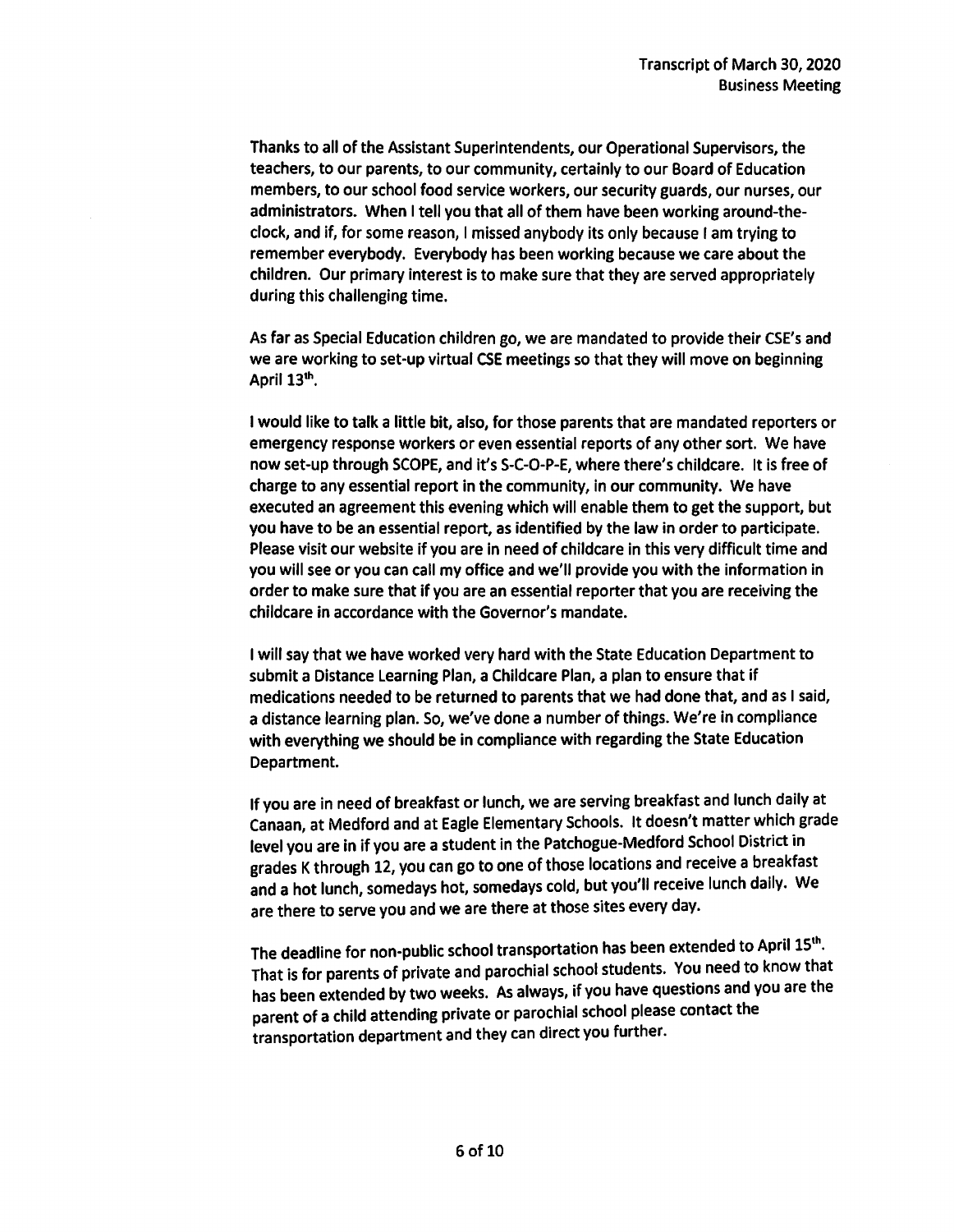As I am, I just want to also mention that we will be providing many social and emotional supports. Our guidance counselors, our psychologists, our social workers are ready to work if any of the parents are having challenges with behavioral issues and we understand that their will be heightened anxieties during this difficult time. We are here to help in that regard, as well.

And, there are some questions regarding the distance learning and we will have more answers to you shortly, but there were a few that came up and I will respond to a few of the questions we have received right now. There will be much more to come. There will be question and answers. There may be other creative ways that we'll speak, in terms of podcasts or other informative opportunities to get the message out so that parents can better understand what this distance learning will look like and how we can best support our elementary students, our secondary students, our students with learning challenges, and those that require 504 supports and those that require other supports in accordance with their special education IEP's.

So, I do have a few questions here that were sent to me earlier in the day that I will respond to as I think it will be things that will be helpful to all parents that are listening-in.

The first one is: Will the children be able to see their teacher? The answer to that is no, classes are not live classes. Teachers may use voice, they may use PowerPoints, and create pre-recorded videos. Teacher will be able to chat, one-on-one, with students and they will also be able to e-mail.

We will be getting out a letter to all parents, K-12, with information that will enable you to set-up what you need to set-up and we will be available to assist, should you have questions with the set-up to make sure that you are prepared when we have to go live with distance learning.

The next question is: Will the students be able to write on documents and submit them? This is a Microsoft365 platform. Students will be able to user Microsoft Word, Excel, etc. and submit work directly through the platform.

so there have been many parents that have been concerned that their initial work packets had a lot of paper involved and they can't print, they don't have a printer, the don't have access to print, it's too costly to print, printer's broken, all of these things. There are a couple of options we have afforded on the website and we don't expect you to go into a lot of expense to print. They're in a PDF format which affords you the ability to type on the documents. As another alternative, the old- . fashioned way is to take out a piece of paper, a spiral notebook, record the lesson in the notebook and write the answers down there. As long as you have some way of recording that you've done the work we are going to be flexible in our responses.

Just one more question: Will they be able to submit the packets they are currently working on? The packets will be returned when students return. We are working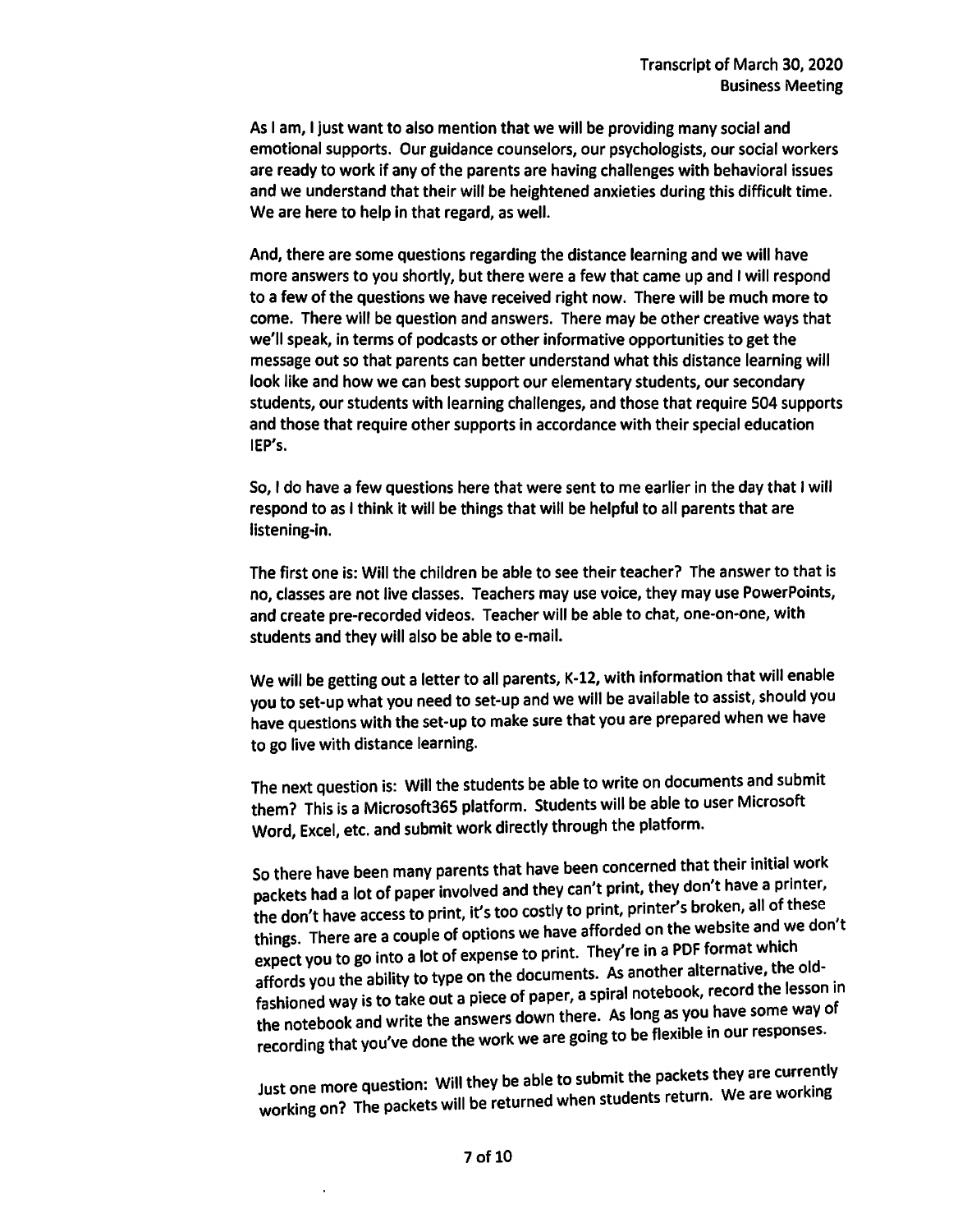out what this means in terms of report card grades and other things and you'll be getting more, additional, information on that as we're about to move into a time where it would be the third quarter marking period so you're going to receive additional information on how we'll be responding to that.

The last thing that I want to mention, and I'm sure I'm missing a lot, but I'm trying to be respectful of time and not overwhelm the parents with too much information.

The last thing that I will say is the Governor just recently announced, I believe last Thursday it was, that there will be significant cuts to school district budgets. We don't know exactly what that will mean, but we know that it's going to be significant. If it goes, as though, through the way that we believe it may go it even has the opportunity to reduce on a quarterly basis, should the legislators go with giving that authority to the Governor. We know this will be painful. We don't know exactly what those cuts will mean yet. We do know that we're almost going to have to start working on the budget development from scratch and make some very difficult decisions. We know we have to take a step back and re-calibrate in this new norm period. We may even have to figure out how we incorporate the one-toone devices into this budget If we can afford to do that because we don't know how long this is going to take and how long we are going to be in this isolation period and we want to make sure that we can best serve our children in this process.

As we understand at this point the targeted vote date for elections and for budget votes has now been pushed-back to at least June 1st. We don't know if that is even a realistic date at this point. We'll have to stay tuned and see what they advise us.

There's a lot of information unfolding on a regular basis, from hour-to-hour, certainly day-to-day, and so I ask you to stay tuned. I know that I have been contacting parents a lot lately. I've been sending out a lot of information and know some parents have said it's difficult to navigate the website and we're doing our best to address these issues within the constraints and confines of what we have to work with. We're taking all the questions under advisement, we're responding as best we can to all parent inquiries and whether it's myself responding, or a member of the staff, we're working around the clock. There are no hours on our workdays these days. We're just working to make this as best a transition, under the circumstances, as possible.

So, with that said. That is my report tonight. I tried my best to summarize where we are and what the next steps are. Parents, I just implore you to please look and listen-out for my voice when I say I have an update, please work with us, please just<br>be patient. We know this is tough, but we do take under advisement all the be patient. We know this is tough, but we use though best, we can work with what be patient. The straight vide and we try to see, now best, we can well. The commentary that you provide and we try to see, now best, we can well as looking at the we have to work with in order to address your concerns, while also looking at the<br>bigger picture of everyone's problems and how we can best serve, not only individual parents, but the community as a whole and I think our community individual parents, but the community  $\frac{1}{2}$  as all as those that have offered food to our or, all of our churches, all of supports, our mayor,  $em_{\text{m}}$  and  $em_{\text{lib}}$  within the district. Everybody has been so families, the homeless families within the district. Everybody has been so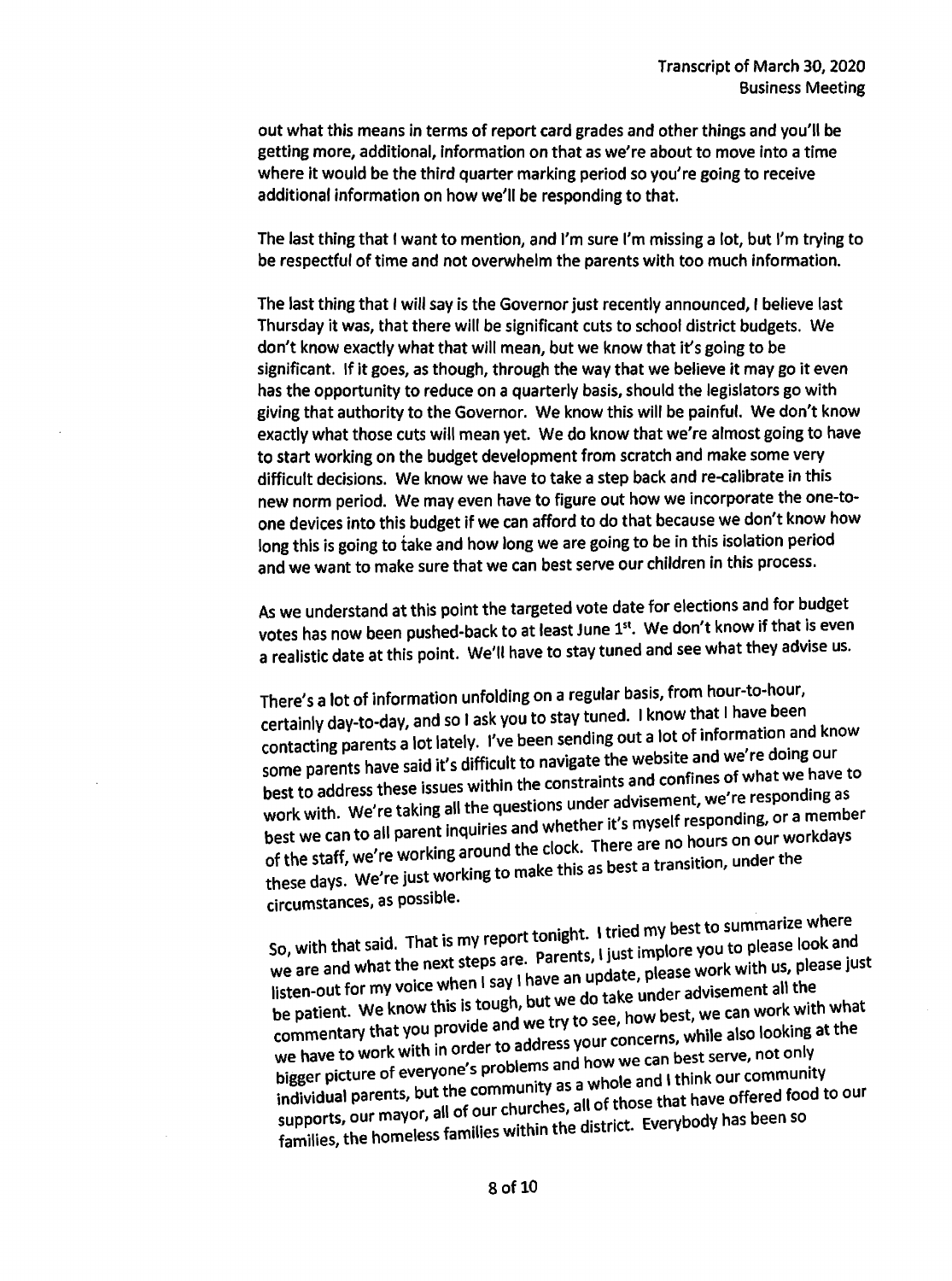supportive and we thank you. We greatly regard and respect you. We know this is difficult for you and we are here to work this through with each and every day. Thank you and we will get through this together.

Anthony O'Brien: Thank you Donna. Is Lori Cannetti going to be speaking?

Dr. Donna Jones: No. I've already responded to that.

Anthony O'Brien: And, is there extra help? Is there, like extra help that they can be doing?

Dr. Donna Jones: We have additional resources, so there have been, the question from Trustee O'Brien is, is there extra help? We are doing our very best to work that through. There are some children that may need extra help and certainly they'll be working with their teachers and we'll be working through that to try to get some responses to that and there are other children that need more of a challenge. *That's* really what's behind differentiated instruction and we'll do our very best to address all these issues. All of this is new to us and we're really just trying to figure it all out. So, more to come on that, as well. The next time that we address you in a podcast format will be addressing what you can expect next with the online instruction.

Anthony O'Brien: OK thank you.

OK, before we close- up

On behalf of the Board of Education, I would like to thank the faculty and the staff for all the hard work and many hours that they've put into moving the district forward in the long and very hard, trying times that we have been going through.

I would also like to address the community of Patchogue-Medford. Please remember, that during these times like this, it's easier that when we work together for the common good. If you have any questions and clarifications please feel free for the common good. If  $\eta$  which is good. If  $\eta$  and  $\eta$  and  $\eta$  and  $\eta$  and  $\eta$  and  $\eta$  and  $\eta$  and  $\eta$  and  $\eta$  and  $\eta$  and  $\eta$  and  $\eta$  and  $\eta$  and  $\eta$  and  $\eta$  and  $\eta$  and  $\eta$  and  $\eta$  and  $\eta$  and  $\eta$ to reach-out to the district office for correct milomitation. Only curately, not a information that you read on line is correct. Remember, the number one goal<br>during this for the health of our families and our children. Everything else will fall into place. The administration and the Board of Education have made it our goal to into place. The admlmstratlon an t e. r children and their families. We work on the best possible plans that will serve our children and their families. We have all, and will continue to update you as we move forward. We wish you all and continued good health and again feel free to reach out to me or to Dr. Jones, through Dennis, and, again, you can find his link on the website.

1need a motion to adjourn.

Thomas Donofrio: I'll make the motion. This is Tom.

Anthony O'Brien: Tom, thank you. 1need a second.